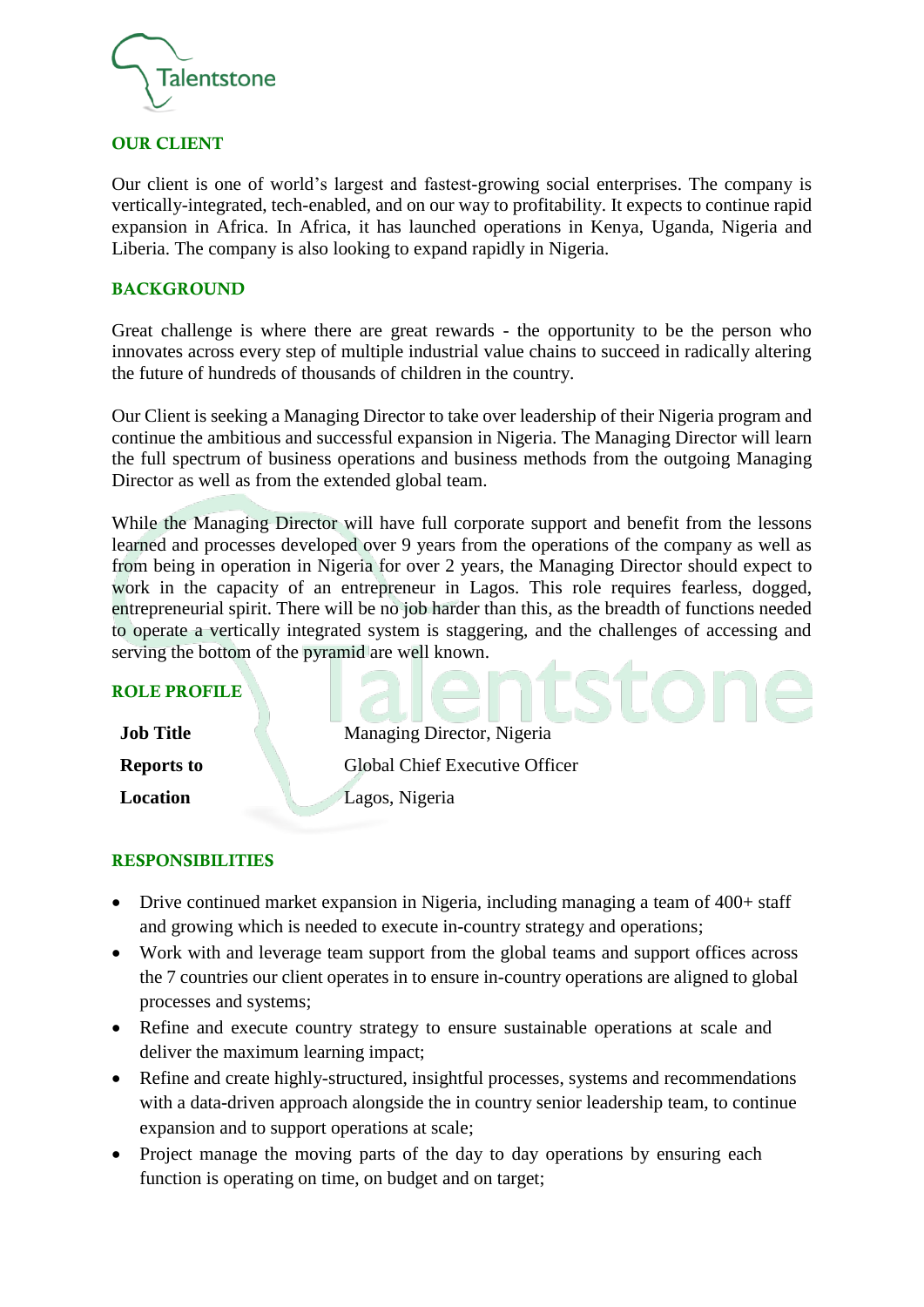

- Learn every step of the lifecycle of producing an operational company;
- Lead on and be prepared to do every job in the entire company lifecycle, to some extent.

# QUALIFICATION / EXPERIENCE REQUIREMENTS

- At least 10 15 years of post-undergraduate, full time work experience;
- Strong academic performance and advanced degree from a top business or graduate school preferred;
- Passion for the company's vision and mission. The successful individual will be a mission driven person with a knack for social impact and acceleration;
- At least one work experience that required highly independent work in an exceedingly challenging environment;
- Work experience at top corporations (developed markets i.e. Europe, USA or Asia) a plus;
- Demonstrated interest in entrepreneurship and data-driven decision-making, including the ability to flourish in dynamic, ambiguous environments;
- Strong business network with senior executives in private business, government and civil society spheres in the specified country;
- Prior full-time work experience in the specified country:
- Prior experience starting a start-up; prior experience as an early hire at a start-up who remained with the company through to profitability, acquisition, or bankruptcy;
- Work experience in a highly political industry, where ideological conflict is common, and strategy, ingenuity, negotiation and persuasion are necessary for success;
- Ability to manage a very broad scope of work; front office, back office, development, regulatory;
- Willingness and comfort working in a global matrix, willingness to learning and input from the global functional teams.

## SUCCESS FACTORS

- Detailed doers You have a track record of getting things done. You're organized and responsive. You take ownership of every idea you touch and execute it to a fine level of detail, setting targets, engaging others, and doing whatever it takes to get the job done. You can multi-task dozens of such projects at once and never lose sight of the details. Likely, you have some experience in a start-up or other rapid-growth company.
- Smart hustlers You have the brain power but also the pragmatism to get stuff done in a chaotic context. You are focusing on winning, and will do just about anything (with integrity of course) to get to the people and places that you need to succeed.
- Networking masterminds You excel at meeting new people and turning them into advocates. You communicate in a clear, conscientious, and effective way in both written and oral speech. You can influence strangers in a single conversation. Allies